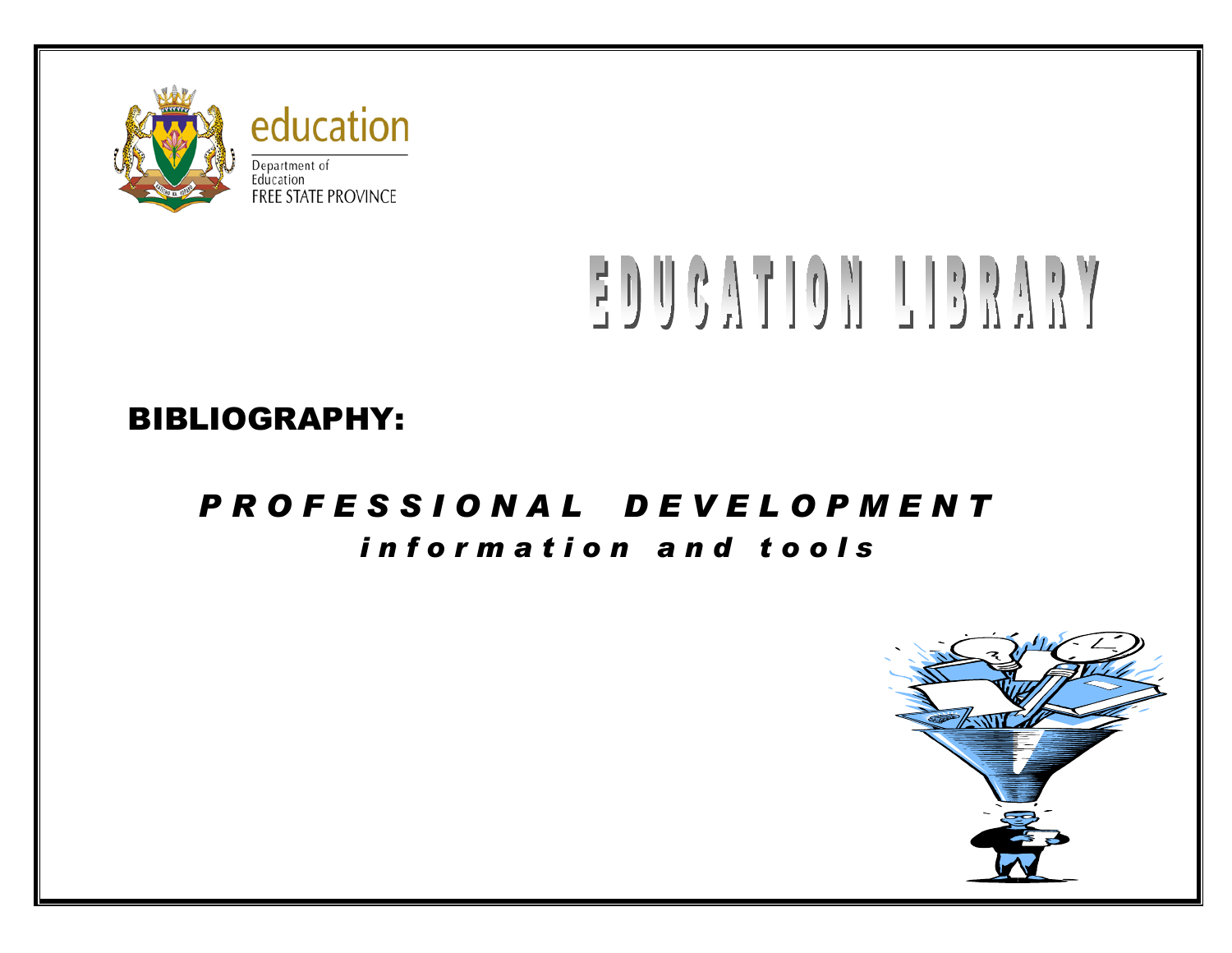### BOOKS AND AUDIO-VISUAL MATERIAL

| <b>NR</b>      | <b>AUTHOR</b>         | <b>TITLE</b>                                                                                               |       | <b>CLASS NR</b> |
|----------------|-----------------------|------------------------------------------------------------------------------------------------------------|-------|-----------------|
| 1.             | ADLER, J              | Challenges of teacher development: an investigation of take-up in South Africa                             | 2002  | 370.70968 CHA   |
| 2.             | <b>ANON</b>           | Bad apples [video-recording, facilitator's guide, self-study workbook]<br>2000                             |       | 658.3045 BAD    |
| 3.             | <b>ANON</b>           | Basic basic telephone skills [video-recording, leader's guide & workbook]                                  | 2000? | 651.73 BAS      |
| 4.             | <b>ANON</b>           | Compliance is just the beginning [video-recording, CD-ROM, facilitator's guide]                            | 2000? | 174.4 COM       |
| 5.             | <b>ANON</b>           | Lessons from geese [video-recording, leaders' guide, workbook]                                             | 2001  | 658.4022 LES    |
| 6.             | <b>ANON</b>           | Managing time [video-recording, facilitator's guide]                                                       | 2000? | 658.4093 MAN    |
| 7 <sub>1</sub> | <b>ANON</b>           | New time of your life [video-recording, facilitator's guide]                                               | 2000? | 650.11 NEW      |
| 8.             | <b>ANON</b>           | Power of one [video-recording & leader's guide]<br>2003                                                    |       | 153.4 POW       |
| 9.             | <b>ANON</b>           | Stand and deliver [video-recording, trainer's & participant's manuals]<br>2000                             |       | 658.452 STA     |
| 10.            | <b>ANON</b>           | Story of Shingalana:  work with new ideas in the company [video-recording]<br>2000?                        |       | 658,4063 STO    |
| 11.            | <b>ANON</b>           | Team building [video-recording, workbook]<br>2000?                                                         |       | 658.4092 TEA    |
| 12.            | <b>ANON</b>           | Teamwork [video-recording, leaders' guide]<br>2001                                                         |       | 658.4022 TEA    |
| 13.            | <b>ANON</b>           | [video-recording, leader's guide, group training workbook &<br>Telephone behaviour<br>self-study workbook] | 2000  | 651.73 TEL      |
| 14.            | <b>ANON</b>           | Winners [video-recording & workbook]                                                                       |       | <b>158 WIN</b>  |
| 15.            | <b>BAGWANDEEN, DR</b> | In-service education and training for teachers in South Africa                                             |       | 370.146 BAGWA   |
| 16.            | <b>BOURNER, T</b>     | Workshops that work: 100 ideas to make your training events more effective                                 |       | 658.3124 BOURN  |
| 17.            | CAMERON, E            | Facilitation made easy: practical tips to improve meetings and workshops                                   |       | 658.3124 CAM    |
| 18.            | CONNER, ML            | 2004<br>Creating a learning culture: strategy, technology, and practice                                    |       | 658.3124 CRE    |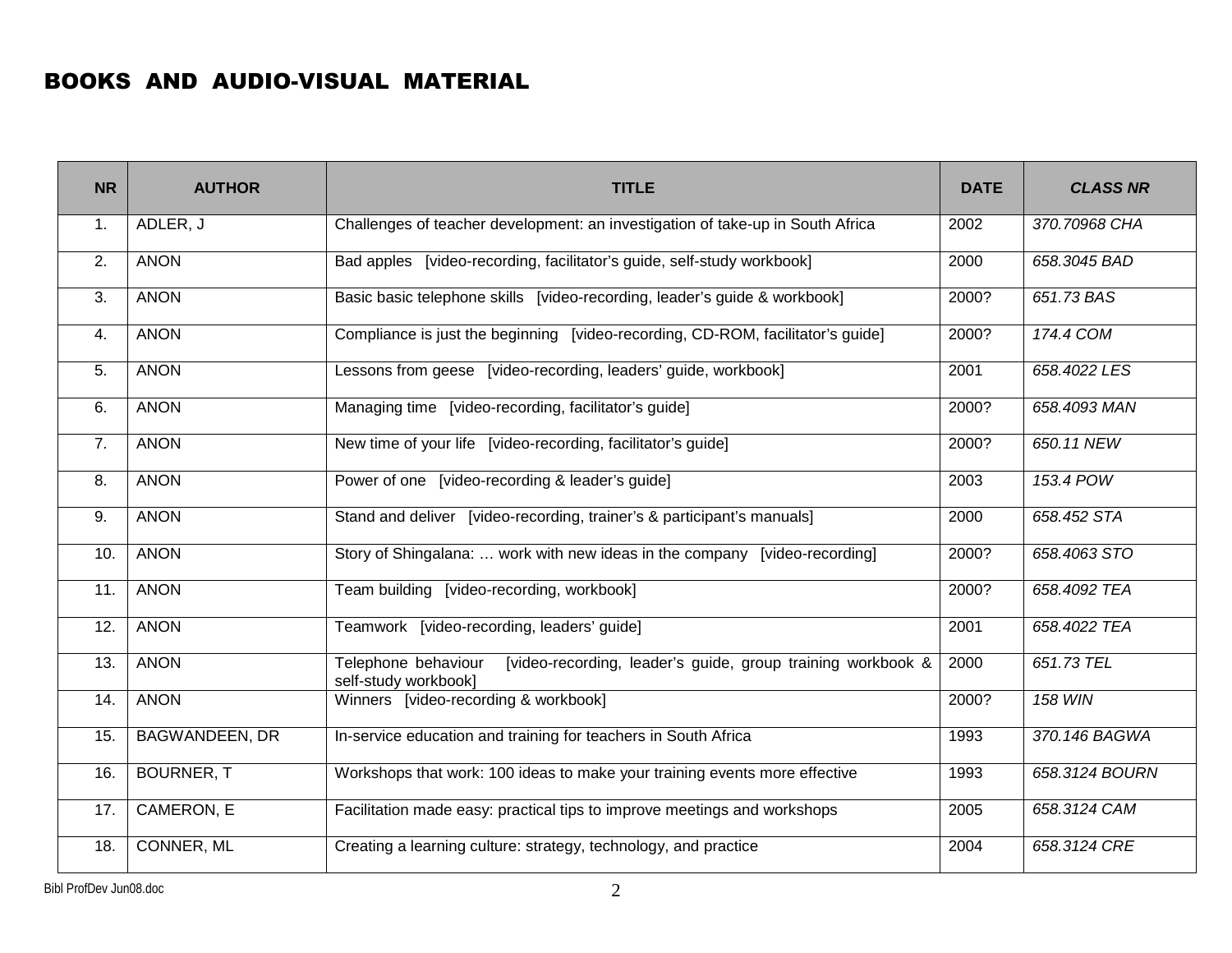| <b>NR</b> | <b>AUTHOR</b>     | <b>TITLE</b>                                                                                         |       | <b>CLASS NR</b>  |
|-----------|-------------------|------------------------------------------------------------------------------------------------------|-------|------------------|
| 19.       | CONNER, ML        | Creating a learning culture<br>2004                                                                  |       | 658.3124 CRE     |
| 20.       | EVANS, N          | Experiential learning for all                                                                        | 1994  | 374.13 EVANS     |
| 21.       | <b>GRAVETT, S</b> | Adult learning: designing and implementing learning events                                           | 2005  | 374.1102 GRA     |
| 22.       | <b>GUPTA, JND</b> | Creating knowledge based organizations                                                               | 2004  | 658.4038 CRE     |
| 23.       | HART, LB          | Training methods that work                                                                           | 1991  | 658.312404 HART  |
| 24.       | HOGAN, C          | Understanding facilitation: theory and principles                                                    | 2002  | 658.3124 HOG     |
| 25.       | JARVIS, P         | Adult & continuing education: theory and practice                                                    | 1995  | 374 JARVI        |
| 26.       | JARVIS, P         | Adult education & lifelong learning                                                                  | 2004  | 374 JAR          |
| 27.       | JONES, D          | Focus your vision [video-recording, CD-ROM, leader's guide, workbook]<br>2000?                       |       | 650.1 FOC        |
| 28.       | MAOPE, MBC        | Staff development needs of female educators in the Lejweleputswa district<br>2002                    |       | Research Report  |
| 29.       | McARDIE, GEH      | Developing instructional design: a step-by-step guide to success<br>1991                             |       | 658.312404 MACAR |
| 30.       | McCORMACK, MH     | 100% solution [video-recording]<br>1992                                                              |       | 650.1 MACC       |
| 31.       | McCORMACK, MH     | What they still don't teach you at Harvard Business School [video-recording]                         | 1990  | 650.1 MACC       |
| 32.       | MEYER, M          | Effective facilitation: practical guidelines for managers, facilitators, consultants and<br>trainers | 2004  | 658.3124 MEY     |
| 33.       | MOLAPO, D         | 10 exciting keys to success                                                                          | 2003  | 646.7 MOL        |
| 34.       | <b>MORRIS, M</b>  | Lifelong learning: discovering what's important                                                      |       | 374.01 MOR       |
| 35.       | <b>NEPI</b>       | Teacher education: report of the NEPI Teacher Education Research Group                               |       | 370.710968 NATIO |
| 36.       | O'CONNOR, BN      | Training for organizations [video-recording]                                                         |       | 658.3124 OCO     |
| 37.       | PASTOLL, G        | Tutorials that work: a guide to running effective tutorials                                          |       | 378.1795 PASTO   |
| 38.       | PINNINGTON, A     | Using video in training and education                                                                |       | 658.312404 PINNI |
| 39.       | QED               | Assessor training [DVD]                                                                              | 2000? | 658.3124 ASS     |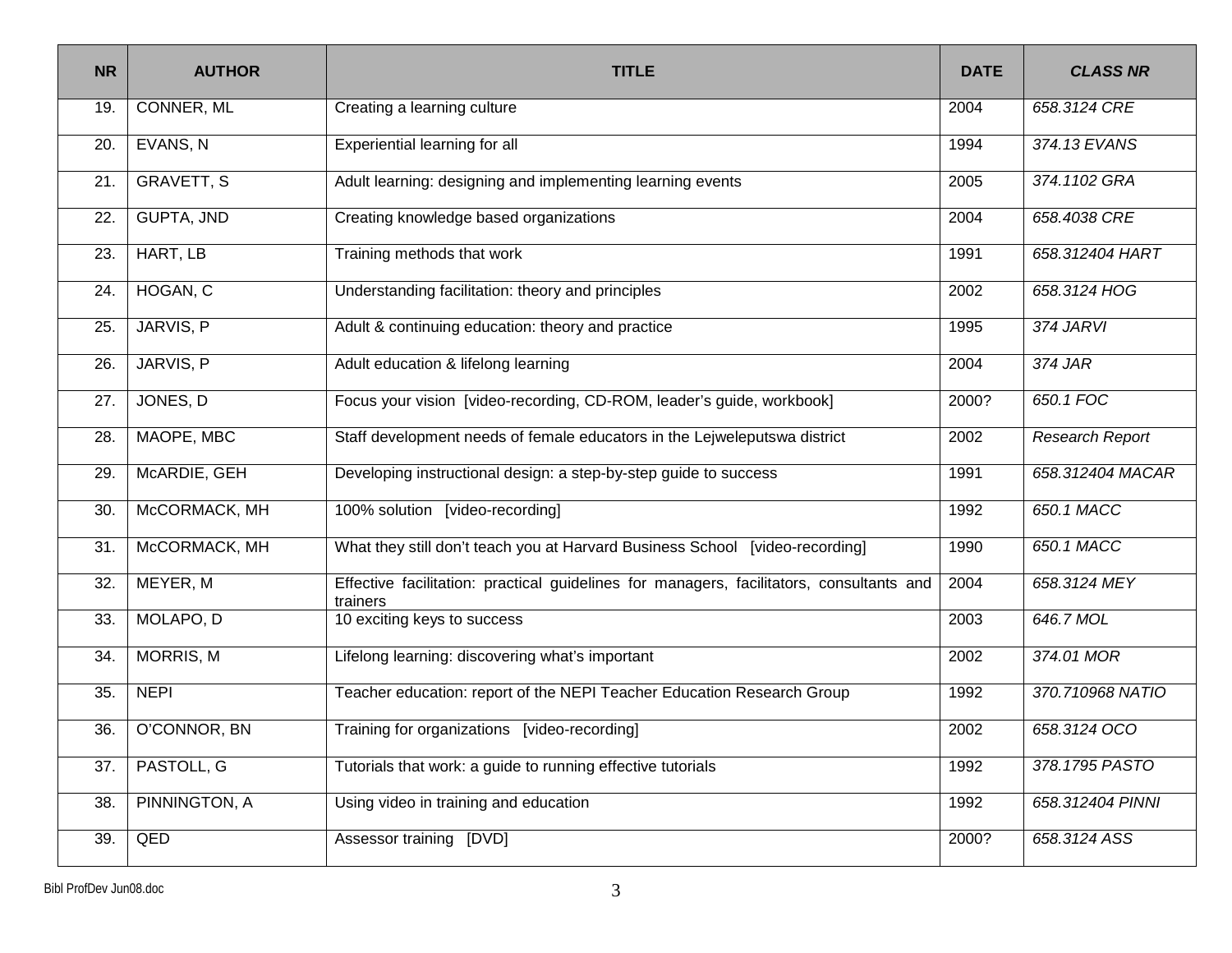| <b>NR</b> | <b>AUTHOR</b>      | <b>TITLE</b>                                                                                            |      | <b>CLASS NR</b>        |
|-----------|--------------------|---------------------------------------------------------------------------------------------------------|------|------------------------|
| 40.       | ROGERS, A          | Adults learning for development:                                                                        | 1996 | 374.91724 ROG          |
| 41.       | ROGERS, J          | Adults learning                                                                                         | 1994 | 374.13 ROGER           |
| 42.       | <b>SABC</b>        | Media training [video-recording]                                                                        | 1985 | 658.312404 MED         |
| 43.       | SCHREUDER, JH      | 1993<br>Professional development: practical activities for the principal and teacher                    |      | 370.71 PROFE           |
| 44.       | SCHREUDER, JH      | 1993<br>Professionele ontwikkeling: praktiese aktiwiteite vir die skoolhoof en onderwyser               |      | 370.71 PROFE           |
| 45.       | <b>SCHULLER, T</b> | 2004<br>Benefits of learning: the impact of education on health, family life and social capital         |      | 370.13 BEN             |
| 46.       | SWARTS, KJ         | Management of human resource development by heads of department in primary<br>schools in the Free State |      | <b>Research Report</b> |
| 47.       | TAYLOR, P          | How to design a training course                                                                         |      | 375.001 TAY            |
| 48.       | WOOLFE, R          | Guidance and counseling in adult and continuing education: a developmental<br>perspective               |      | 374.14 WOOLF           |
| 49.       | ZACCARELLI, HE     | Training managers to train: a practical guide to improving employee performance                         |      | 658.312404 ZACCA       |

#### ARTICLES IN MAGAZINES

| <b>NR</b> | <b>AUTHOR</b> | <b>TITLE</b>                                                                                                           | <b>MAGAZINE</b>                                                     |
|-----------|---------------|------------------------------------------------------------------------------------------------------------------------|---------------------------------------------------------------------|
| 50.       | ABBOT, P      | Grow tomorrow's leaders today:  customized development plans [32/132]                                                  | HR Future, 3, 07, pp 34-36                                          |
| 51        | ADAMS, M      | Identifying training and development needs in your school [38/124]                                                     | Professional Development Today,<br>8(1), Autumn/Winter 04, pp 28-32 |
| 52.       | ALCOCK, K     | Path to success:  create the right development path for you [34/126]                                                   | Junior Education, 29(9), Sep 05,<br>pp 20-23                        |
| 53.       | ANDREWS, K    | Empowering and supporting schools:  put in place for themselves CPD that<br>makes a differences $[VF \sim Skills Dev]$ | Professional Development Today,<br>7(3), Summer 04, pp 41-44        |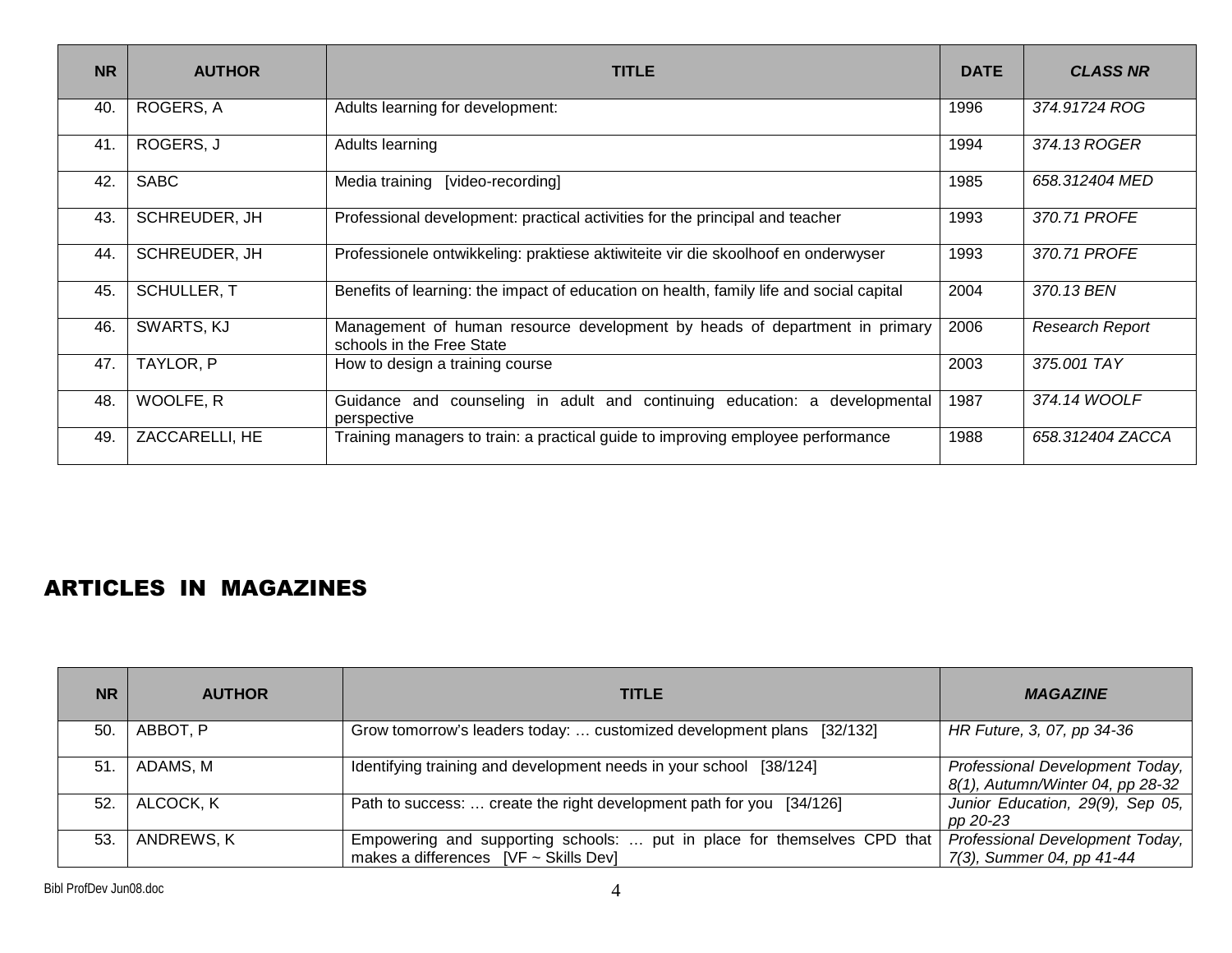| <b>NR</b> | <b>AUTHOR</b> | <b>TITLE</b>                                                                                                   | <b>MAGAZINE</b>                                                         |
|-----------|---------------|----------------------------------------------------------------------------------------------------------------|-------------------------------------------------------------------------|
| 54.       | <b>ANON</b>   | Ailing learnership system                                                                                      | HR Future, Jan 07, p 18-19                                              |
| 55.       | <b>ANON</b>   | Alternative professional development                                                                           | NASSP Bulletin, 85(628), Nov 01,<br>pp 58-                              |
| 56.       | <b>ANON</b>   | Building on its successes [VF ~ Skills Dev]                                                                    | Services Sector Education &<br>Training Authority, Apr 04               |
| 57.       | <b>ANON</b>   | Create time for professional learning                                                                          | Journal of Staff Development,<br>28(2), Spring 07, pp 64-               |
| 58.       | <b>ANON</b>   | Design your own training                                                                                       | HR Future, Oct 07, p 38                                                 |
| 59.       | <b>ANON</b>   | Development and validation of self-regulated learning inventory                                                | Perspectives in Education, 25(4),<br>Dec 07, pp29-                      |
| 60.       | <b>ANON</b>   | Educator's perceptions of an in-service training programme                                                     | Africa Education Review, 3(1&2),<br>06, pp 67-83                        |
| 61.       | <b>ANON</b>   | Evaluating school-based study group - teachers                                                                 | Phi Delta Kappan, 88(4), Dec 06,<br>pp 282-                             |
| 62.       | <b>ANON</b>   | Failed legacy set to change $[VF \sim Skills Dev]$                                                             | Skilling SA, Feb 02, pp 2; 6                                            |
| 63.       | <b>ANON</b>   | High performance                                                                                               | Management Today, 23(4), May<br>07, pp 43 -                             |
| 64.       | <b>ANON</b>   | How do professionals develop?: lessons for effective implementation of the SA<br><b>Skills Development Act</b> | SA Journal of Education, 24(3),<br>Aug 04, pp 217-                      |
| 65.       | <b>ANON</b>   | Implementing executive learning strategy in a 21 <sup>st</sup> century organization                            | $\overline{T}$ oday,<br>$23(10)$ ,<br>Management<br>Yearbook 08, pp 55- |
| 66.       | <b>ANON</b>   | Indiensopleiding m.b.t. hersiene kurrikulumverklaring                                                          | Tydskrif vir Geesteswetenskappe,<br>46(4), Dec 06, pp 416-              |
| 67.       | <b>ANON</b>   | Induction and challenges                                                                                       | HR Future, Jan 07, p 16                                                 |
| 68.       | <b>ANON</b>   | Industry-sponsored, school-focused model for continuing professional development<br>of technology teachers     | SA Journal of Education, 27(4),<br>Nov 07, pp 579-                      |
| 69.       | <b>ANON</b>   | INSET days: traumatic or transforming                                                                          | Professional Development Today,<br>9(1), Autumn 05, pp 22-              |
| 70.       | <b>ANON</b>   | Interactive online                                                                                             | NASSP Bulletin, 85(628), Nov 01,<br>pp 51-57                            |
| 71.       | <b>ANON</b>   | Learnerships                                                                                                   | Succeed, Feb 08, pp 38-                                                 |
| 72.       | <b>ANON</b>   | Making impact with Continuing Professional Development                                                         | Managing Schools Today, 15(6),<br>Jun/Jul 06, pp 27-                    |
| 73.       | <b>ANON</b>   | Making time for reading: reading is an essential part of being a professional<br>[VF ~ Skills Dev]             | Learning Principal, Apr 07, pp 4-5                                      |
| 74.       | <b>ANON</b>   | Management framework for training providers to improve skills development in the<br>workplace                  | SA Journal of Education, 24(1),<br>Feb 04, pp 70-                       |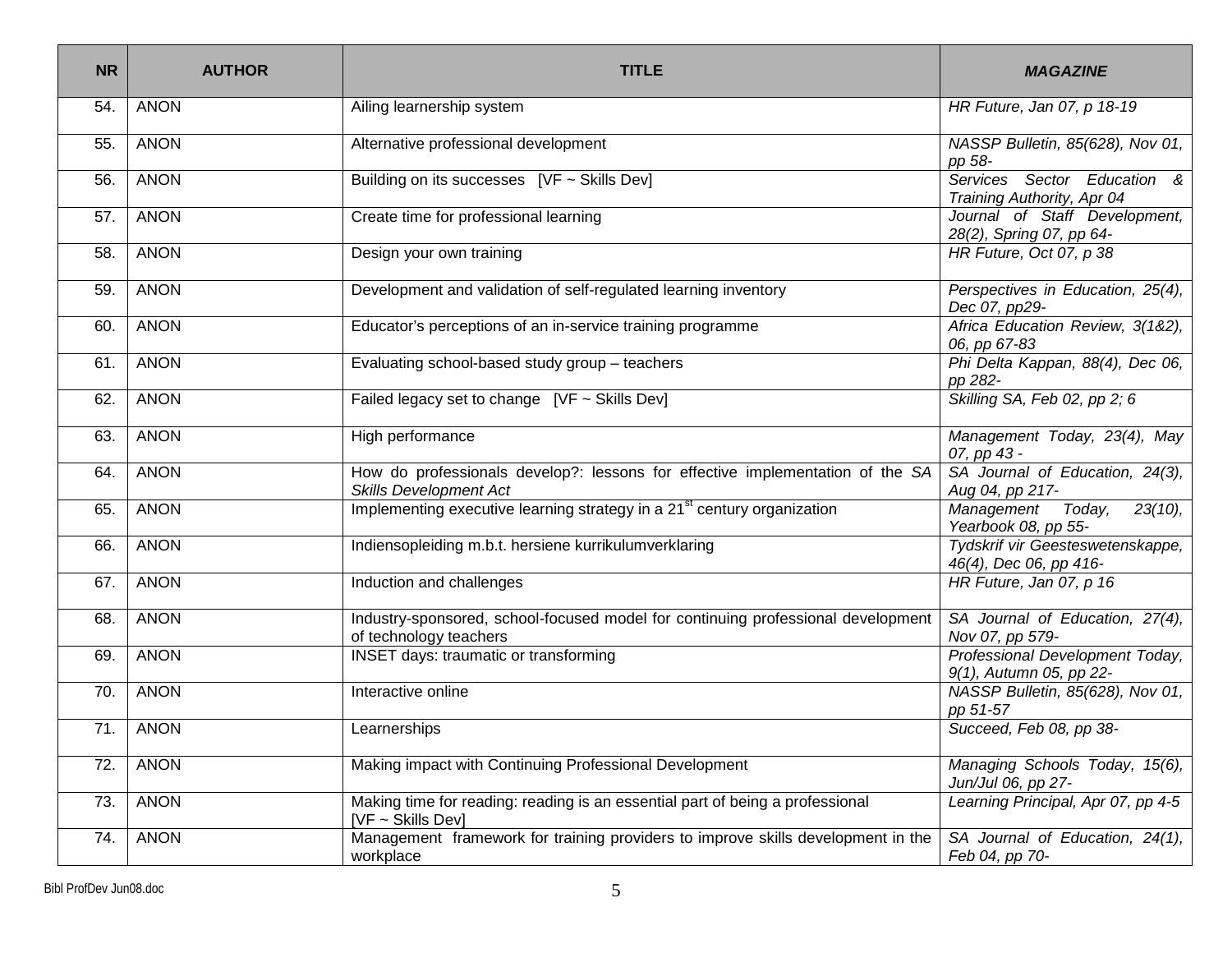| <b>NR</b> | <b>AUTHOR</b>       | <b>TITLE</b>                                                                                                                                             | <b>MAGAZINE</b>                                               |
|-----------|---------------------|----------------------------------------------------------------------------------------------------------------------------------------------------------|---------------------------------------------------------------|
| 75.       | <b>ANON</b>         | New resolutions for CPD                                                                                                                                  | Managing Schools Today, 15(5),<br>Apr/May 06, pp 43-          |
| 76.       | <b>ANON</b>         | Ontwikkel menslike potensiaal in RSA                                                                                                                     | SA Journal of Education, 22(2),<br>May 02, pp 101-            |
| 77.       | <b>ANON</b>         | Positive steps taken to resolve skills shortage [VF ~ Skills Dev]                                                                                        | Skilling SA, Feb 02, p 1                                      |
| 78.       | <b>ANON</b>         | Professional development effects on efficiency                                                                                                           | Journal of Educational Research.<br>101(1) Sep/Oct 07, pp 50- |
| 79.       | <b>ANON</b>         | Professional development: 21 <sup>st</sup> century models                                                                                                | Technology & Learning, 24(1),<br>Aug 03, pp 34-               |
| 80.       | <b>ANON</b>         | Strategies for finding time:  carved out more time for professional learning<br>$[VF - Skills Dev]$                                                      | Learning System, Mar 07, pp 4-5                               |
| 81.       | <b>ANON</b>         | Teacher-made staff development                                                                                                                           | Principal Leadership High, 6(4),<br>Dec 05, pp 28-            |
| 82.       | <b>ANON</b>         | Teachers' opportunities to learn                                                                                                                         | Principal Leadership, 8(3), Nov<br>07, pp 50-                 |
| 83.       | <b>ANON</b>         | Thinking world-class: releasing potential of people                                                                                                      | Management Today, 22(4), May<br>06, pp 15-                    |
| 84.       | <b>ANON</b>         | Training for success:  introduce you to some of these successful projects<br>$[VF - Skills Dev]$                                                         | Skilling SA, Feb 02, p 6                                      |
| 85.       | <b>ANON</b>         | Update your training know-how                                                                                                                            | HR Future, Feb 07, pp 22-                                     |
| 86.       | <b>ANON</b>         | Value of continuing professional development - teachers                                                                                                  | SA Journal of Education, 27(1),<br>Feb 07, pp 53-             |
| 87.       | <b>ANON</b>         | What the world can teach us about teacher induction                                                                                                      | Phi Delta Kappan, 86(5), Jan 05,<br>pp 379-384                |
| 88.       | <b>ANON</b>         | Whose strategy is it anyway? [VF $\sim$ Skills Dev]                                                                                                      | Skilling SA, Feb 02, p 4                                      |
| 89.       | BELL, M             | Building schools' capacity for effective CPD (continuing professional development):<br>what works? $[VF \sim Skills Dev]$                                | Professional Development Today,<br>7(3), Summer 04, pp 45-47  |
| 90.       | BIRD, A             | Skills development is about people [VF ~ Skills Dev]                                                                                                     | Skilling SA, Feb 02, p 3                                      |
| 91.       | <b>BISSCHOFF, T</b> | Management framework for training providers to improve skills development in the<br>workplace [VF ~ Skills Dev]                                          | SA Journal of Education, 24(1),<br>May 04, pp 70-79           |
| 92.       | <b>BLANCHARD, K</b> | Power of empowerment: people already have power through their knowledge and<br>motivation $\dots$ key is to letting this power out $\left[35/134\right]$ | Management Today, 23(7), Aug<br>07, pp 14-19                  |
| 93.       | <b>BURGET, ML</b>   | Principles must demonstrate a commitment to teacher development [16/105]                                                                                 | Schools in the Middle, 9(8), Apr<br>00, pp 5-9                |
| 94.       | CRUM, GJ            | Professional development for advanced leaders                                                                                                            | Principal Leadership High, 3(3),<br>Nov 02, pp 56-61          |
| 95.       | DEMPSEY, DF         | Professional development: linking principals, staff members, students and<br>technology [VF ~ Skills Dev]                                                | NASSP Practitioner, 34(2), Dec<br>97, pp 1-4                  |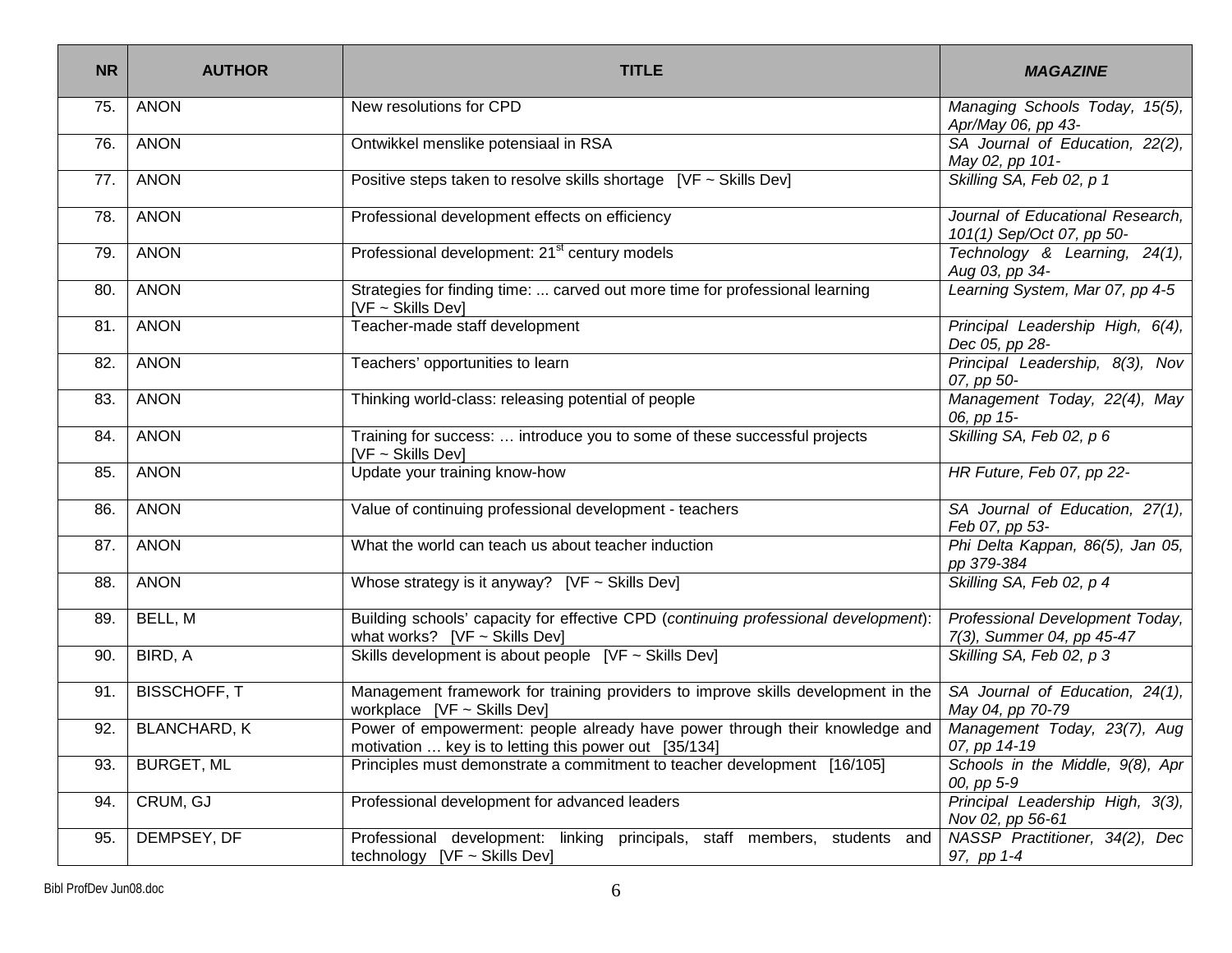| <b>NR</b> | <b>AUTHOR</b>       | <b>TITLE</b>                                                                                                                                                                           | <b>MAGAZINE</b>                                              |
|-----------|---------------------|----------------------------------------------------------------------------------------------------------------------------------------------------------------------------------------|--------------------------------------------------------------|
| 96.       | DURRANT, J          | Improvement matters: an integrated approach to the question of impact  how do<br>we demonstrate the impact of professional development [43/135]                                        | Professional Development Today,<br>10(2), 07, pp 6-12        |
| 97.       | <b>FERGUSON, RF</b> | 5 challenges to effective teacher professional development [29/131]                                                                                                                    | Journal of Staff Development,<br>27(4), Fall 06, pp 48-52    |
| 98.       | FRANCIS, H          | Rise and fall (and rise again) of a CPD strategy [VF ~ Skills Dev]                                                                                                                     | Professional Development Today,<br>7(3), Summer 04, pp 27-34 |
| 99.       | <b>GRADET, H</b>    | Maximizing professional development [31/130]                                                                                                                                           | Principal Leadership, 6(10), Jun<br>06, pp 16-20             |
| 100.      | <b>GUSKEY, TR</b>   | What makes professional development effective?                                                                                                                                         | Phi Delta Kappan, 84(10), Jun 03,<br>pp 748-750              |
| 101.      | HARRIS, A           | Evaluating the impact of continuing professional development $[VF \sim Skills Dev]$                                                                                                    | Professional Development Today,<br>7(3), Summer 04, pp 7-11  |
| 102.      | HIRSCH, S           | Bringing staff development home [14/106]                                                                                                                                               | High School Magazine, 7(9), May<br>00, pp 48-49              |
|           | 103. HIRSH, S       | Staff development resolution for the next millennium [22/102]                                                                                                                          | High School Magazine, 7(2), Oct<br>99, pp 20-24              |
|           | 104. HOWLEY, C      | Complex project, concrete steps: ongoing site-based professional development<br>[38/133]                                                                                               | Journal of Staff Development,<br>28(2), Spring 07, pp 50-54  |
|           | 105. HUYSAMEN, D    | Good thinking: the missing link  emphasis shift from training to development<br>[41/125]                                                                                               | Management Today, 21(2), Mar<br>05, pp 38-39                 |
|           | 106. INGERSALL, RM  | Short on power, long on responsibility: upgrade teacher quality  give more control<br>[44/135]                                                                                         | Educational Leadership, 65(1),<br>Sep 07, pp 20-25           |
|           | 107. KAPLA, LS      | Using the 4MAT instructional model for effective leadership development [25/101]                                                                                                       | NASSP Bulletin, 82(599), Sep 98,<br>pp 83-92                 |
|           | 108. KELLEHER, J    | Model for assessment-driven professional development                                                                                                                                   | Phi Delta Kappan, 84(10), Jun 03,<br>pp 751-756              |
|           | 109. KINCHIN, IM    | Why professional development should challenge teachers' core beliefs [19/114]                                                                                                          | School Science Review, 84(306),<br>Sep 02, pp 71-82          |
|           | 110. KUNENE, S      | Integrating training with work [42/132]                                                                                                                                                | HR Future, 3, 07, pp 38-40                                   |
|           | $111.$ LE ROUX, CJ  | Inset programmes for enhancing environmental education teaching skills: cursory<br>comments based on three case studies [13/107]                                                       | Educare, 29(1&2), 2000, pp 98-<br>114                        |
|           | 112. LEWIS, $C$     | Teacher collaboration: lesson study comes of age in North America [33/132]                                                                                                             | Phi Delta Kappan, 88(4), Dec 06,<br>pp 273-281               |
|           | 113. MDLADLANA, MMS | Nasionale Vaardigheidsontwikkeling Strategie: hoekom het SA dit nodig?<br>[VF ~ Skills Dev]                                                                                            | Rapport, 17 Mar 02, p 13                                     |
|           | 114. MDLADLANA, MMS | Nasionale Vaardigheidsontwikkeling Strategie: "Vaardighede vir almal se<br>Rapport, 17 Mar 02, p 22<br>produktiewe burgerskap": antwoorde vir die mees algemene vrae [VF ~ Skills Dev] |                                                              |
|           | 115. MDLADLANA, MMS | National Skills Development Strategy: "Skills for productive citizenship for all":<br>answers to the most common questions asked $[VF \sim Skills Dev]$                                | The Star, 20 Mar 02, p22                                     |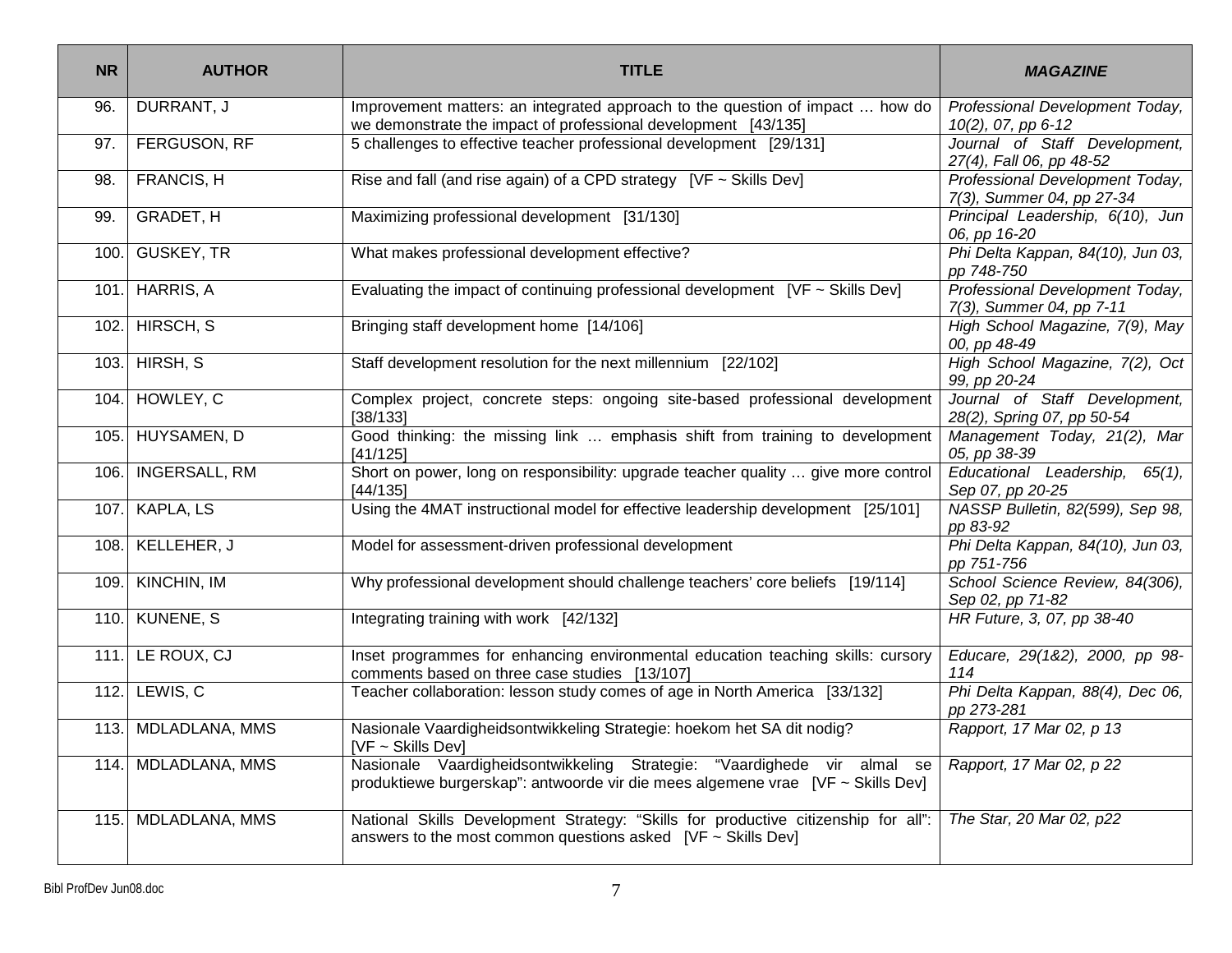| <b>NR</b> | <b>AUTHOR</b>      | <b>TITLE</b>                                                                                                                   | <b>MAGAZINE</b>                                              |
|-----------|--------------------|--------------------------------------------------------------------------------------------------------------------------------|--------------------------------------------------------------|
| 116.      | MDLADLANA, MMS     | National Skills Development Strategy: Why does SA need it? [VF ~ Skills Dev]                                                   | The Star, 20 Mar 02, p21                                     |
|           | 117. MEYER, M      | Skills revolution: South African companies meet international training standards<br>[VF ~ Skills Dev]                          | Management Today, 23(1),<br>Feb 07, pp 57-58                 |
|           | 118. MOKGALANE, E  | Professional development [VF ~ Skills Dev]                                                                                     | Teacher, Apr 03, pp 4-5; 14-15                               |
|           | 119. MORRIS, M     | Power of two: linking external with internal teacher's professional development                                                | Phi Delta Kappan, 84(10), Jun 03,<br>pp 764-767              |
| 120.      | PARTEE, GL         | Strategic approach to staff development [29/108]                                                                               | Principal Leadership, 1(6), Feb<br>01, pp 14-17              |
|           | 121. PATERSON, F   | Early headship development – what works? [VF $\sim$ Skills Dev]                                                                | Professional Development Today,<br>7(3), Summer 04, pp 19-26 |
| 122.      | PEERY, A           | Beyond inservice:  new techniques for professional development                                                                 | Principal Leadership High, 3(3),<br>Nov 02, pp 22-28         |
|           | 123. PETZKO, VN    | Tailoring professional developments for a better fit [35/126]                                                                  | Principal Leadership High, 5(3),<br>Nov 04, pp 16-21         |
| 124.      | RADEMEYER, A       | Punte kan tot frustrasies by onderwysers lei, sê kenner:  voorgenome stelsel vir<br>professionele ontwikkeling [VF ~ Teachers] | Volksblad, 9 Oct 06, p 7                                     |
|           | 125. ROY, P        | Staff development dividends [VF ~ Skills Dev]                                                                                  | Learning System, Apr 07, p 3                                 |
|           | 126. ROY, P        | Time to learn from and with each other $[VF \sim Skills Dev]$                                                                  | Learning Principal, Apr 07, p 3                              |
|           | 127. ROY, P        | You can't launch and leave it! [VF ~ Skills Dev]                                                                               | Learning Principal, Mar 07, p 3                              |
|           | 128. SARETSKY, ST  | How to implement a teacher induction program for more effective instruction<br>$[VF - Teachers]$                               | Tips for Principals, Oct 94, pp1-2                           |
|           | 129. STANDERFER, L | Staff development: finding the right fit [50/127]                                                                              | Principal Leadership Middle, 6(4),<br>Dec 05, pp 16-20       |
|           | 130. STEENKAMP, L  | 'Vaardigheid moet tel, nie ras': druk vir gelyke indiensneming lei tot kritieke tekort in<br>land $[VF \sim Skills Dev]$       | Rapport, 24 Jun 07                                           |
|           | 131. STEPHEN, V    | Staff development model [18/84]                                                                                                | Schools in the Middle, 4(4), May<br>95, pp 23-26             |
|           | 132. STEPHENS, DM  | Framework for instruction: staff development for teachers [19/84]                                                              | Schools in the Middle, 4(4), May<br>95, pp 14-17             |
|           | 133. STOLL, L      | Professional learning communities: what, how and why? [37/128]                                                                 | Professional Development Today,<br>9(1), Autumn 05, pp 32-39 |
| 134.1     | TOMLINSON, H       | Sideways glance: new perspectives on professional development $[VF \sim Skills Dev]$                                           | Professional Development Today,<br>7(3), Summer 04, pp 35-39 |
|           | 135. UNGERER, M    | Paradox as thinking frame for knowledge development [41/128]                                                                   | Management Today, 21(8), Sep<br>05, pp 26-28                 |
| 136.      | VAN HEERDEN, SH    | Personeelontwikkeling [26/73]                                                                                                  | Onderwysbulletin, XXXV(1), Jun<br>91, pp 39-50               |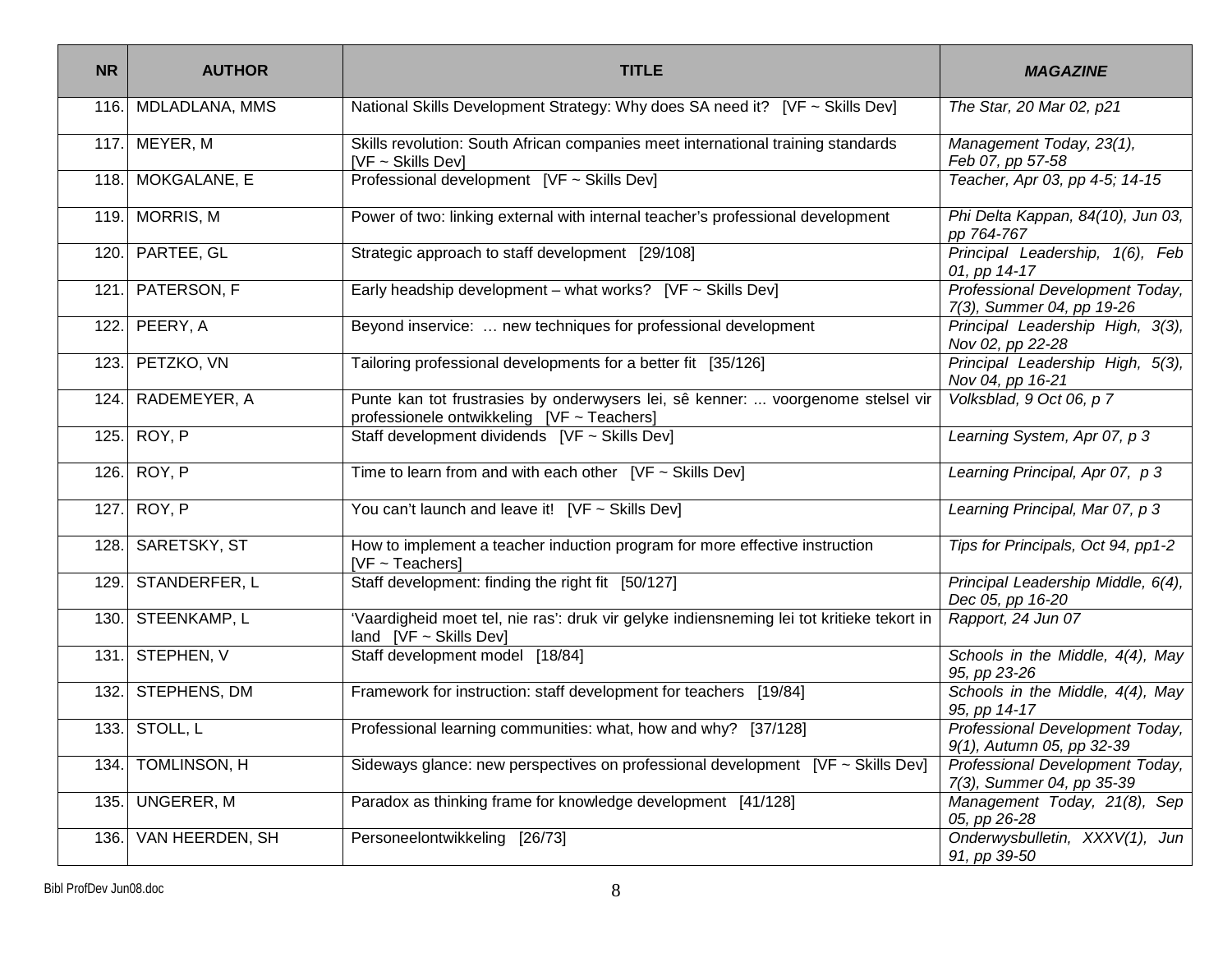| <b>NR</b> | <b>AUTHOR</b>       | TITLE                                                                          | <b>MAGAZINE</b>                                    |
|-----------|---------------------|--------------------------------------------------------------------------------|----------------------------------------------------|
|           | 137. WILDERVANCK, J | Dialogue: key to innovation and effective team learning $[VF \sim Skills Dev]$ | Management Today, 23(1), Feb<br>07, pp 18-19       |
|           | 138. WONG, HK       | Induction: the best form of professional development [28/112]                  | Educational Leadership, 59(6),<br>Mar 02, pp 52-54 |

#### SOME ARTICLES ON INTERNET

| <b>NR</b> | <b>AUTHOR</b> | <b>TITLE</b>                                                                                                                            | <b>ADDRESS</b>                                                                                 |
|-----------|---------------|-----------------------------------------------------------------------------------------------------------------------------------------|------------------------------------------------------------------------------------------------|
| 139.      | <b>ANON</b>   | About skills development [VF ~ Skills Dev]                                                                                              | http://curriculum.pgwc.gov.za/files/                                                           |
| 140.1     | <b>ANON</b>   | Creative implementation and intensive training will<br>be needed to implement the Employment Equity<br>Act $[VF \sim Skills Dev]$       | http:/www.workforce.com/free/Downloads/1.htm                                                   |
| 141.1     | <b>ANON</b>   | Professional development of the basic<br>skills<br>teaching workforce - whose responsibility<br><b>IVF ~ Skills Dev1</b>                | http://www.coreskills.co.uk/dowmload/files/articles/professioanIdevelop<br>ment.pdf            |
| 142.      | <b>ANON</b>   | Promoting quality and skills in the workplace<br>$[VF - Skills Dev]$                                                                    | http://www.ioljobs.co.za/article                                                               |
| 143.      | <b>ANON</b>   | Regional approach to professional development<br>and quality improvement $[VF \sim Skills Dev]$                                         | http://www.coreskills.co.uk/download/files/articles/regionalapproach.pd                        |
| 144.1     | <b>ANON</b>   | Skills development facilitator infrastructure<br>$[VF - Skills Dev]$                                                                    | http://curriculum.pgwc.gov.za/files/                                                           |
| 145.      | <b>ANON</b>   | Skills management [VF ~ Skills Dev]                                                                                                     | http://en.wikipedia.org/wiki/Skills_management                                                 |
| 146.      | <b>ANON</b>   | Training done right at Nokia Academy<br>$[VF - Skills Dev]$                                                                             | http://www.trainingmag.com/training/headlines/article_display.jsp?vnu<br>content_id=1001957833 |
| 147.      | <b>ANON</b>   | Unlocking the human potential for public servants:<br>promoting organizational learning in the public<br>service $[VF \sim Skills Dev]$ | http://unpon1.un.org/intradoc/groups/public/documents/un/unpan0216<br>26.pdf                   |